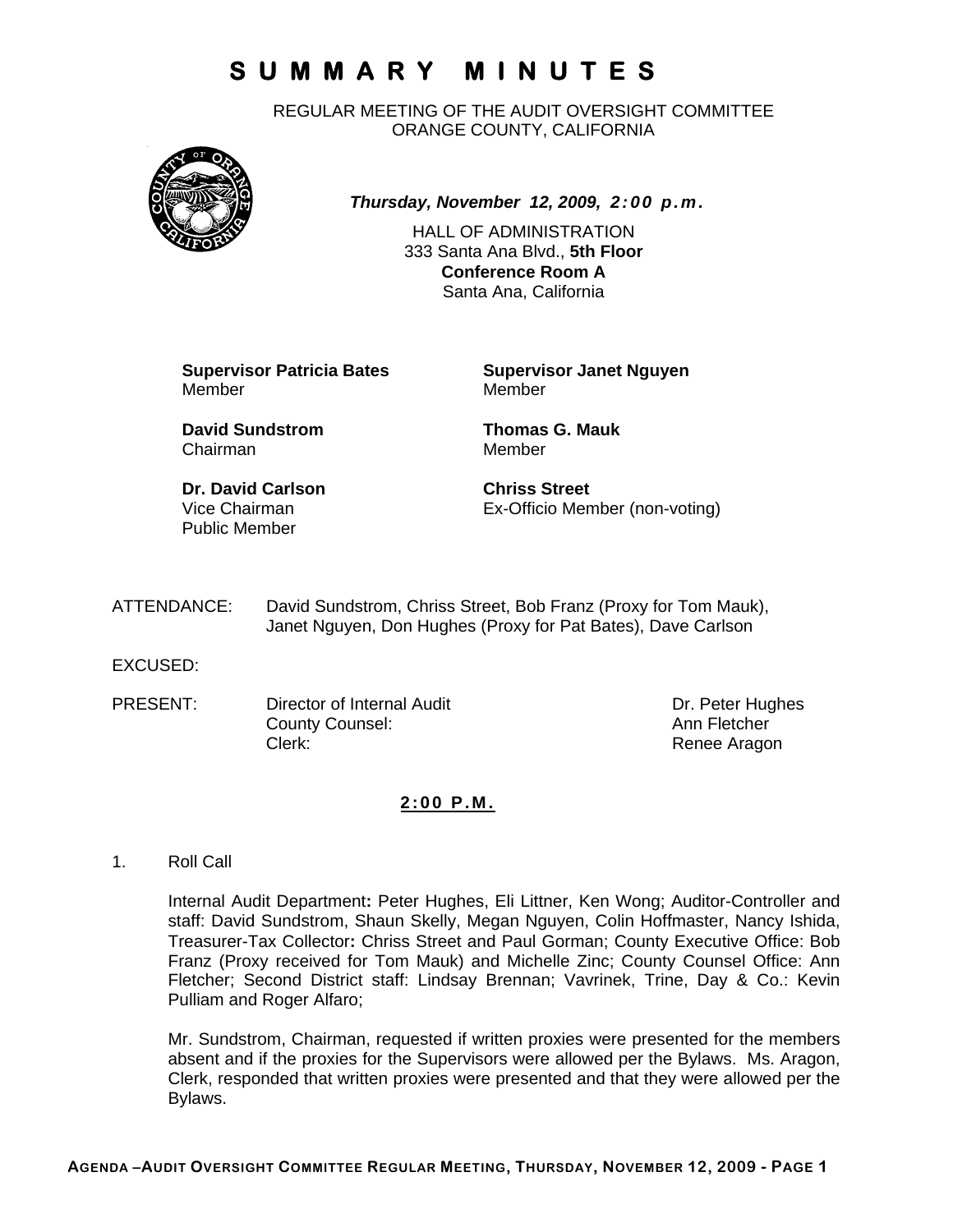2. Approve Audit Oversight Committee Minutes of September 2, 2009 VOTE: Motion- Mr. Sundstrom, Second-Franz (proxy for Mauk), Carlson-Yes, Hughes (proxy for Bates)-abstain, Nguyen-abstain **Approved with the correction to page 5, paragraph 4.** 

Mr. Street referred to page 5, paragraph 4, of the September 2, 2009 minutes to confirm that the Members were happy with the language. Mr. Sundstrom stated he had one exception and requested the minutes be corrected to more closely reflect the needs of government. The September 2, 2009 minutes, page 5, paragraph 4 were corrected to read: "more closely reflected the needs of government."

Mr. Street requested clarification on page 7 regarding auditing the CFDs. He asked if all the CFDs would be audited or only the 16 under the County. Mr. Sundstrom responded only those under the County. It was stated the scope of the audit was for the 6 CFDs in Ladera Ranch. No changes were made to the minutes regarding the issue.

3. Approve Audit Oversight Committee Minutes of October 14, 2009 VOTE: Motion- Franz (proxy for Mauk), Second-Nguyen, Sundstrom-Yes, Carlson-Yes, Hughes (proxy for Bates)-abstain **Approved with corrections to page 4, paragraph 6, item 2 and page 5, item 7** 

Supervisor Nguyen referred to page 4, paragraph 6, item 2. She clarified her position she did not support any augmentation to IAD budget apart from the budget process. The term Supervisor Nguyen agreed was stricken from the minutes on Page 4, paragraph 6, item 2.

Supervisor Nguyen referred to page 5, item 7. She clarified Members of the Board were not selected based on their financial expertise or background or any certain degrees by the voters.

4. Receive Status of the Serpentine Funding Limited P-T Notes (formerly Whistlejacket SIV) (continued from AOC 9/17/08 Item 6, 5/29/08 Item 5, 2/28/08 Items 6 and 8, 12/11/09 Item 3, 3/25/09 Item 4, 5/27/09 Item 3, 9/2/09 Item 4) VOTE: Motion- Franz (proxy for Mauk), Second-Sundstrom, Nguyen-Yes, Carlson-Yes, Hughes (proxy for Bates)-Yes

Mr. Gorman presented a hand-out and stated Serpentine Funded Limited PT Notes was the restructured Whistlejacket that was in receivership. He added the Serpentine Funding Limited was not in receivership and it collected principal and interest payments on the underlying portfolio securities. The Note called for monthly payments that were distributions of principal and interest to all of the holders of the PT notes based upon the collections received in the previous month. Mr. Gorman referenced page 1 of handout that detailed the progress of the original face value of Whistlejacket of \$80 million down to the unrecovered balance of \$49.7 million including the dates of all payments received to that date. Mr. Gorman stated to date, \$30,000,818 was applied against the Whistlejacket Note. He stated a small amount of interest applied because that small amount of interest was already apportioned out to pool participants and the balance was applied to principal.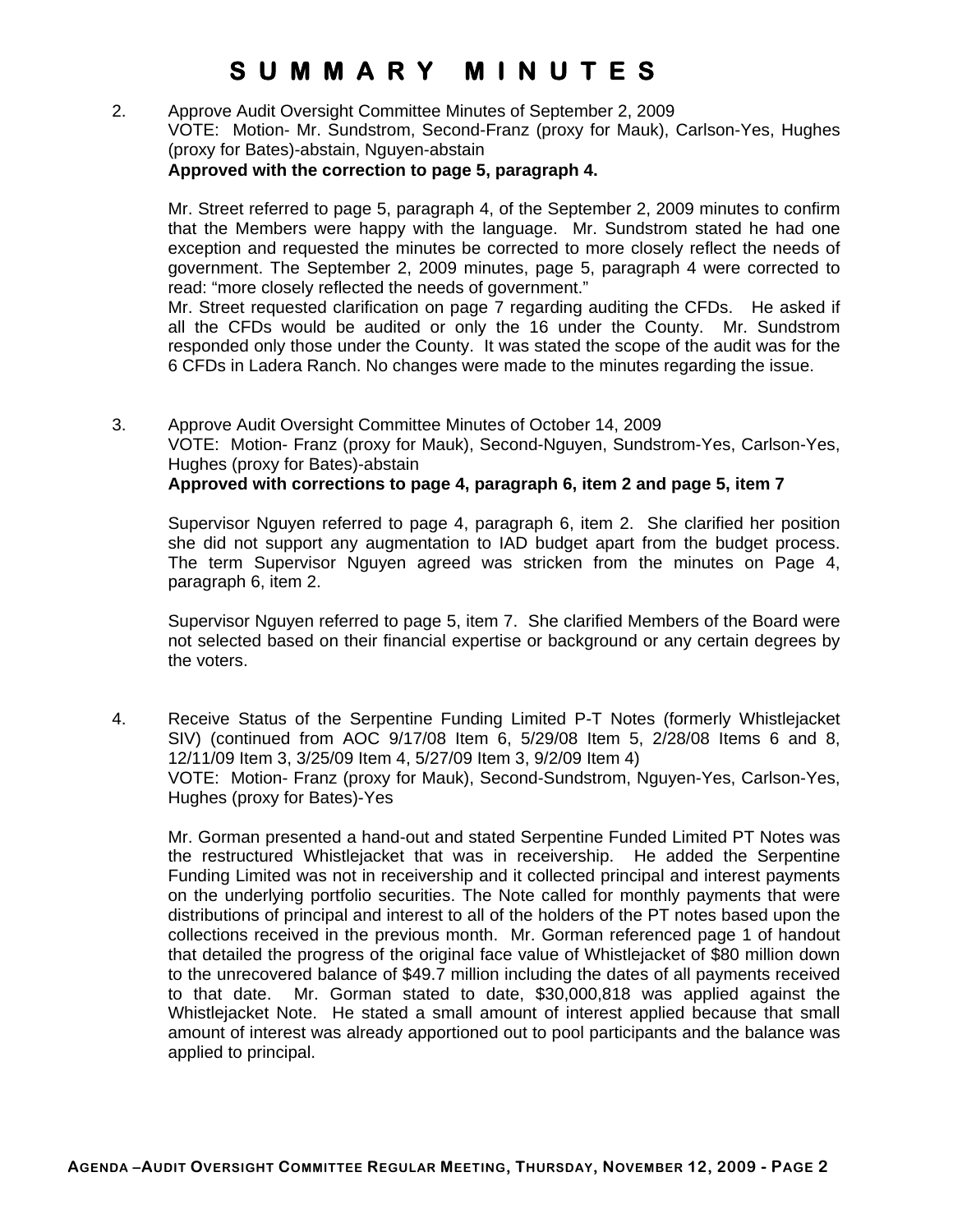Mr. Gorman stated they received a monthly file that detailed information about securities and their credit ratings. He stated he summarized the portfolio credit ratings as of October 30, 2009. The information was provided by the Bank of New York Melon. He stated that 90% of assets were rated A or better. He added some were rated BBB which were still investment grade 2.7% of the Serpentine investments were below investment grade. Mr. Gorman stated they were working with Auditor-Controller/Financial Reporting on the draft of the Note Disclosures and responding to questions raised by the Internal Audit Department. He stated that as they received better information on the pricing they could bring that information back, but currently the information was incomplete.

5. Approve OC Internal Audit Department Status Report for Period July 1, 2009 through September 30, 2009 and Executive Summaries of Audit Finding Summaries for the Period July 1, 2009 through September 30, 2009 VOTE: Motion- Franz (proxy for Mauk), Second-Nguyen, Sundstrom-Yes, Carlson-Yes, Hughes (proxy for Bates)-Yes **Approved.** 

Dr. Hughes stated the Status Report reflected the activity of the audit plan for the first quarter. Dr. Hughes stated the department was on schedule to complete the audit plan with the exceptions noted in the Milestone column. He pointed out that they have had to make some substitutes due to budget cuts and Board and AOC directives and requests as indicated in the Status Report.

Dr. Hughes noted that his department had been subject to larger than average budget cuts over the past year and a half and noted the actual and forecasted budget reduction was resulting in the loss of several positions. He stated that if they progressed as projected, it would possibly result in a loss of 5 positions since 2000 or a 1/3 reduction from the based year of 2000. Mr. Sundstrom noted that 2 of the 5 FTE loss from Internal Audit Department were transferred to him when he decided to conduct the Treasury Fund Audits instead of continuing to use IAD. Dr Hughes noted that this was correct, but that he could have still used those 2 FTEs to audit other high risk areas. Mr. Sundstrom said it was a very tough time for everyone but that he did not see any reason why the AOC should recommend to the Board any budget augmentations for IAD. Mr. Street agreed and stated the TreasurerTax Collector was down from 108 to 83 FTEs. Mr. Franz suggested Dr. Hughes focus on the current 09-10 budget rather than projecting out. Mr. Franz stated it was uncertain how long the budget uncertainty would remain.

Dr. Hughes stated the Charter required him to report the status of budget cuts and their possible impact to the Committee and so he was fulfilling his reporting requirement. He did say that his department could be viewed as a baseball team that is supposed to have 9 players to cover the field but now only have 7. The fact is that they can still play the game but some balls are going to get through that would not have in the past.

He stated he would continue to do his best to provide quality audit services and coverage of the highest risk areas but noted that the coverage and frequency of audits of lesser risks would be reduced. Supervisor Nguyen suggested that if he had specific budget requests, he should take them directly to the Board for their deliberation.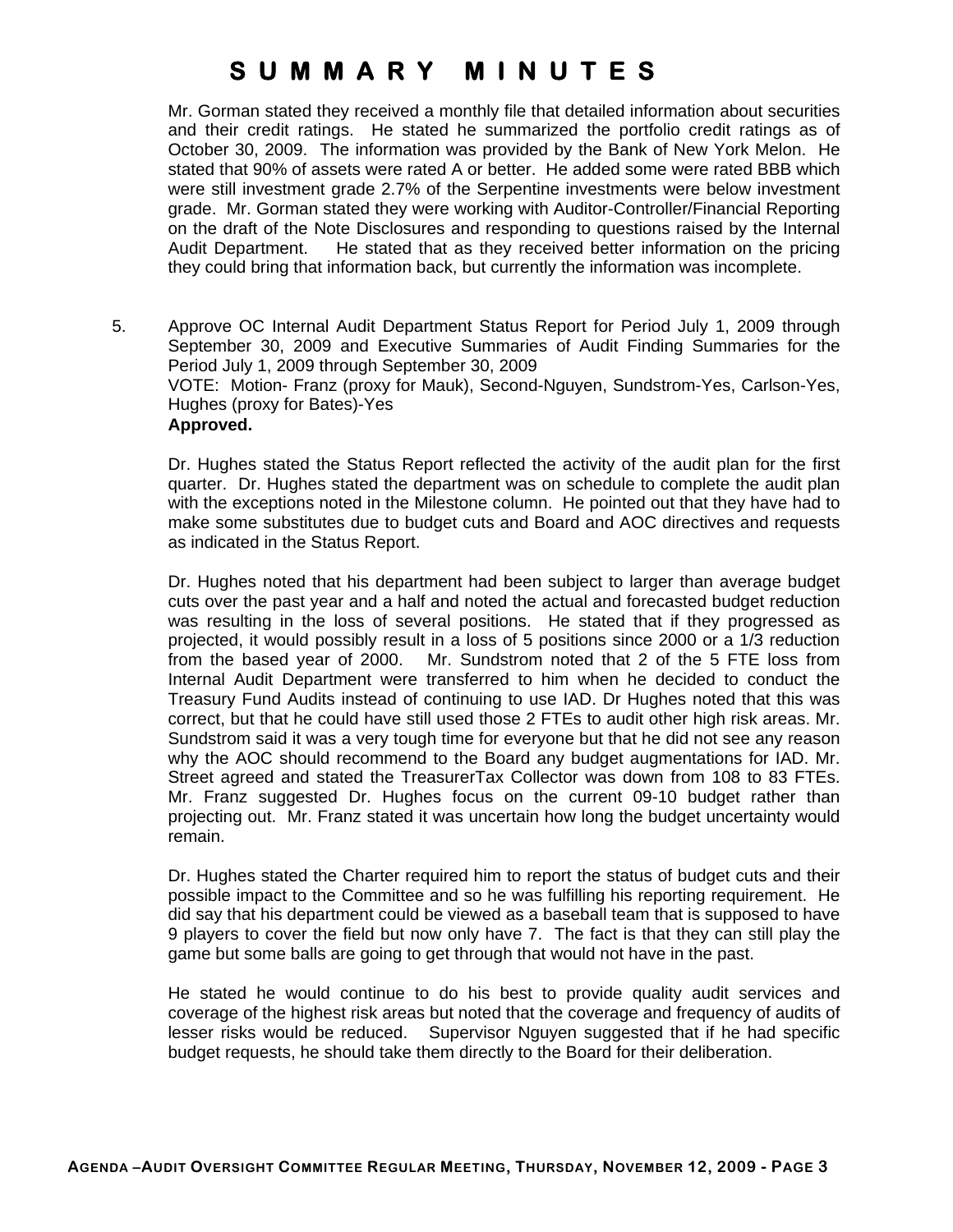Mr. Sundstrom stated he agreed with Mr. Street that if areas of critical risks were identified by Dr. Hughes that he could not audit due to these budget cuts he should bring them to the AOC for deliberation. Dr. Hughes stated he would evaluate the situation to see if he should present a report.

6. Approve External Audit Coverage 1<sup>st</sup> Quarter Status Report FY 09/10 VOTE: Motion-Nguyen, Second-Franz (proxy for Mauk), Sundstrom-Yes, Carlson-Yes, Hughes (proxy for Bates)-Yes  **Approved.** 

Dr. Hughes stated there were no material issues to report for the quarter.

### 7. Discuss and approve new Audit Oversight Committee Charter **Continued to Special Meeting – December 10, 2009**

Mr. Sundstrom stated discussion began on the issue two meetings ago. He presented his first attempt of a draft AOC charter for discussion. He presented a hand-out as an amendment to the draft AOC charter on page 4 extending to page 5 adding that recognition of additional reporting on mandated audits to be included. Mr. Sundstrom stated that the item was presented as an introduction and would seek approval later.

Supervisor Nguyen referenced page 1, 2.1. She stated as a Member of the Board of Supervisors she was uncomfortable with the language. Two Members of the Board sit on the AOC and she felt it could be a violation of the Brown Act. She had not agreed that the Board of Supervisors should be looking at the internal controls of each individual department. Supervisor Nguyen requested removing internal controls from that section.

Mr. Sundstrom asked what the Brown Act issues would be. He stated the section was to charge the AOC with the responsibility of general oversight of internal control processes in accounting and assist the Board in its decision making process. It was not intended to usurp the Boards authority beyond a reporting process. Mr. Sundstrom stated he had not wanted the audit process to be directing county staff to do anything. He stated it would not be good in terms of independence for the function or the AOC. Supervisor Nguyen said she was not supportive of current language. Mr. Sundstrom stated the internal control of the County was, by law, shared a bit. The financial internal control, by law, is specifically assigned to the Auditor Controller, however it is included under the general powers of Board of Supervisors. He was trying to clarify the responsibilities in this section.

Supervisor Nguyen referenced Page 2, 4.4. She requested that the Board Members on the AOC be able to use a proxy. She noted that specific Board positions had been removed (i.e., the Chair and the Vice Chair had been replaced by two member of the Board as selected by the Board Chair) and requested these positions on the AOC be reinstated. She also stated all AOC members should be able to use proxies including the Supervisors. Mr. Sundstrom stated his reason was that proxies specified for the other officials would have extensive experience or expertise to make them effective proxies. He stated the CEO/CFO was an example. He said both had experience and intimate knowledge of the County. He felt EA's weren't necessarily in their positions for long periods of time and not necessarily at the same level although there were exceptions. As an alternative, Mr. Sundstrom suggested a chief of staff as a proxy.